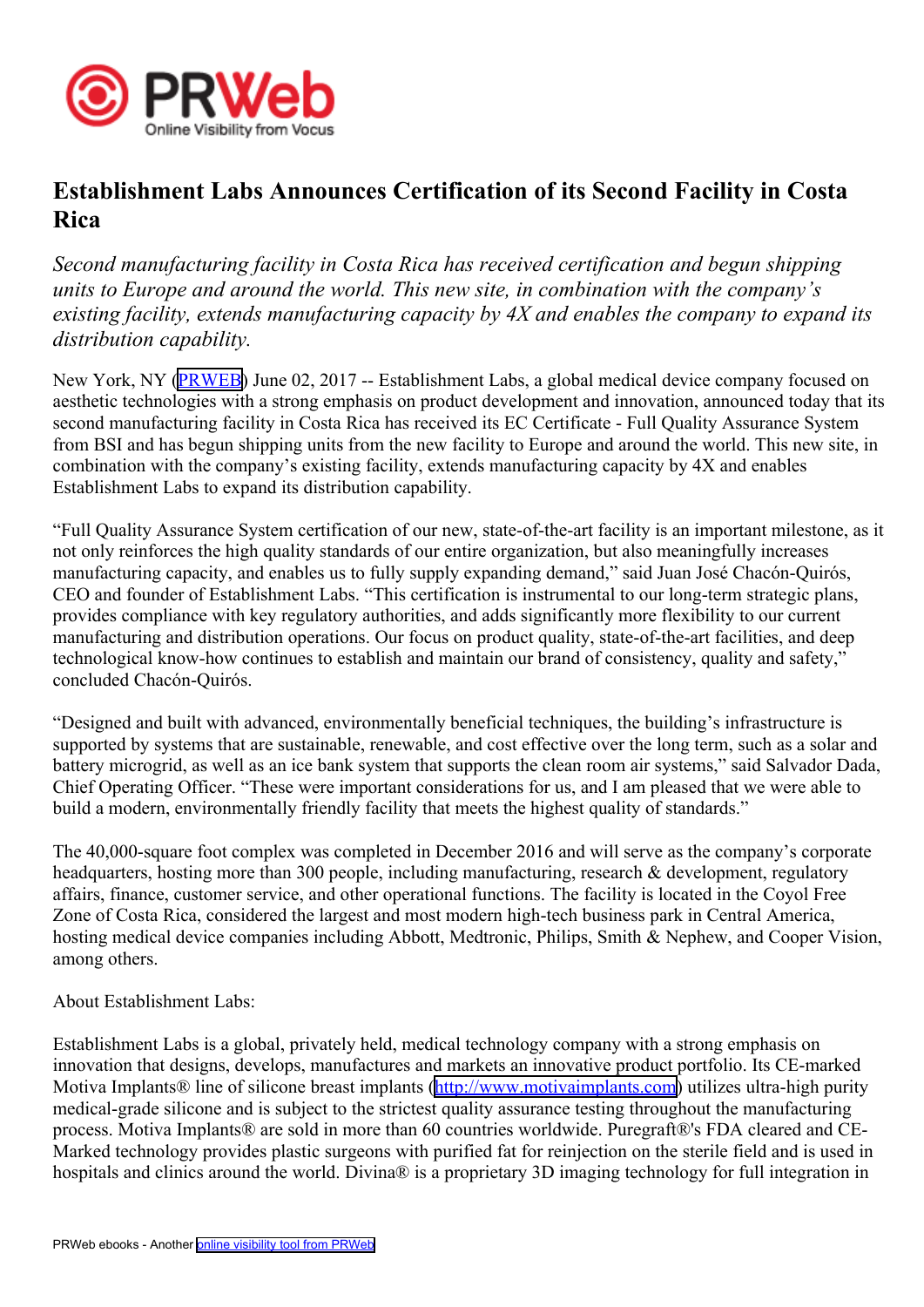

consultation and surgical planning of unique solutions for breast aesthetics and reconstruction. All manufacturing facilities have been successfully inspected according to the MDSAP program for compliance with 8 of the most stringent standards and regulations, including ISO 13485 and FDA 21 CRF Parts 820 and 821.